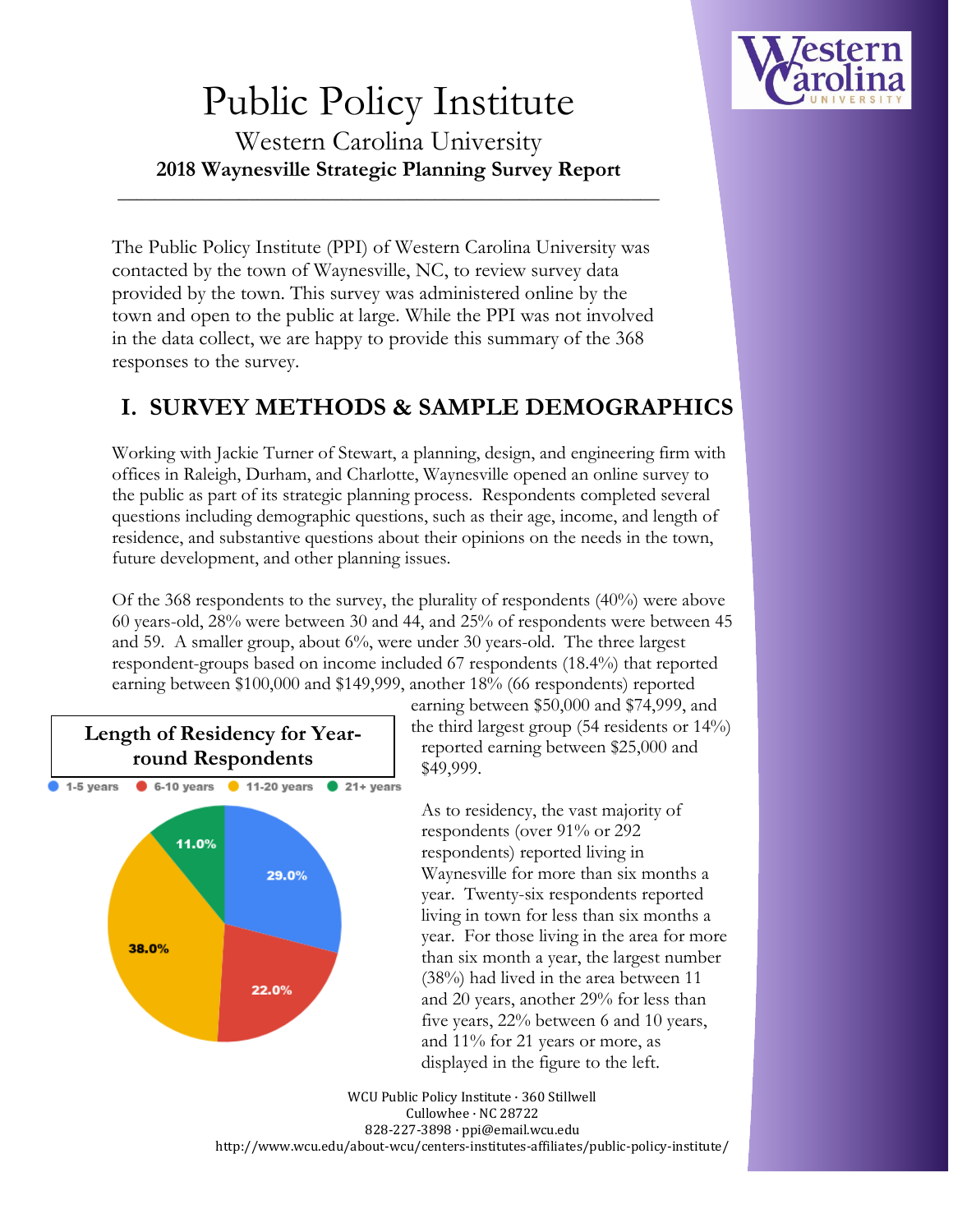### **II. SURVEY RESULTS**

The survey asked many substantive questions including what is the most pressing issue facing Waynesville, where and what types of growth should be the focus of the Town, types of housing that should be promoted, and issues about services and infrastructure.

#### **A. Pressing Issues**

Respondents were asked to select what they believe to be the most pressing issue facing Waynesville. For this question, respondents had the option of selected three choices from a list of 11 potential issues or the respondents could write in an issue if it was not included in the predefined list. As displayed in the bar graph below, the issue most often selected by respondents was jobs and economic growth, which was selected by 38% of all respondents. Other often selected categories included growth management and controlling urban sprawl (34%), affordable and workforce housing (30%), redevelop distress commercial and residential properties (30%), protection of agricultural lands and open spaces (29%), and addressing the addiction crisis (28%).



Thirty-five respondents selected something other than the issues provided in the predefined list and wrote their own issue. These 35 answers varied greatly without a clear trend and some were rephrasing of and issue on predefined list, such as one respondent that wrote in "addressing the issues of addiction." Overall the top six "pressing issues" may be of importance as over one-fourth of the respondents listed these in their choice of three.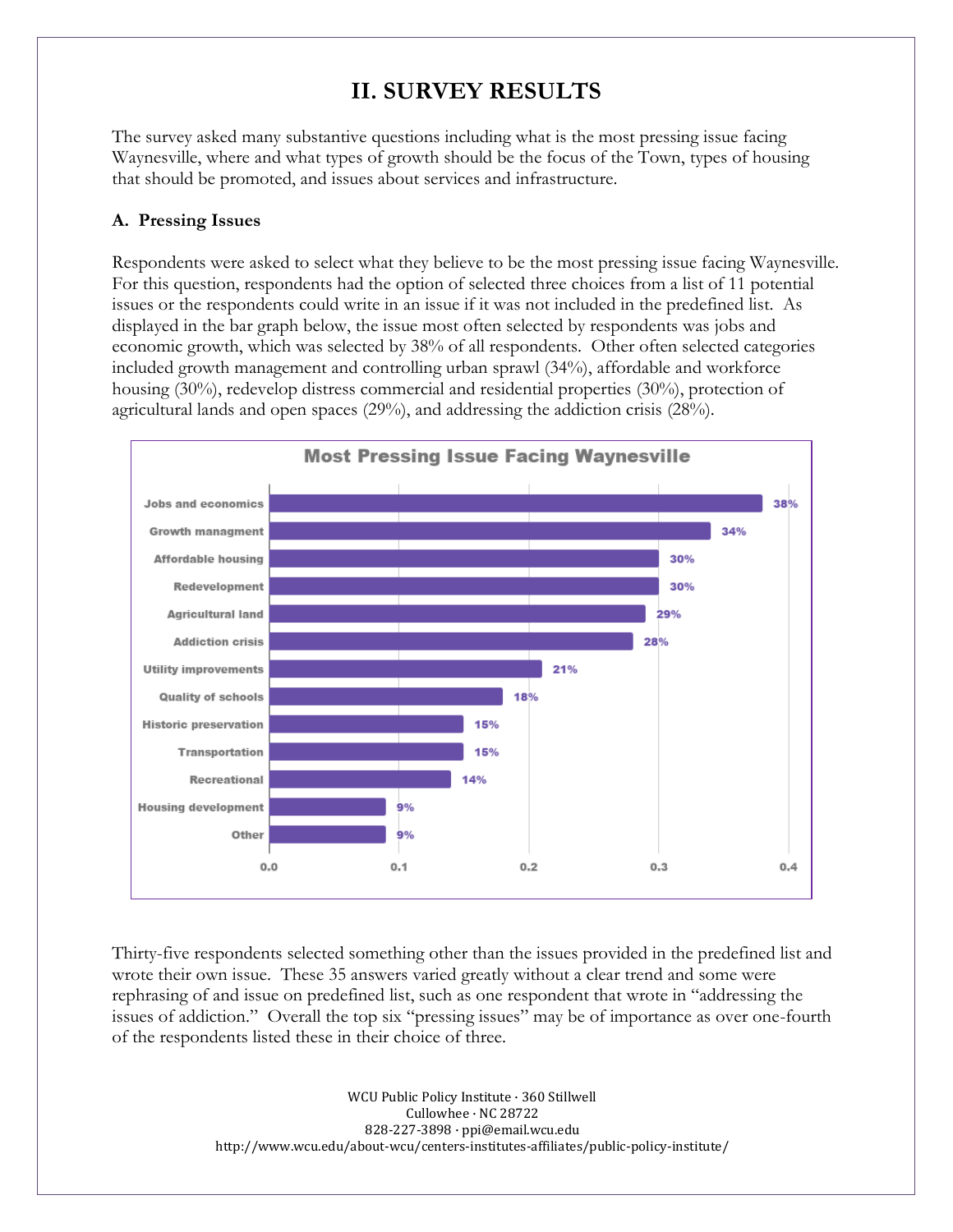#### **B. Growth, Development, & Housing**

Several questions for respondents targeted issues of economic development, town growth, and housing. Respondents were asked where residential development and growth should occur from a list of six predefined choices or the respondent could select "other" and write an openended response. Respondents could select as

| Area for Growth                      | Number | Percentage of |
|--------------------------------------|--------|---------------|
|                                      |        | Respondents   |
| Away from Sensitive Environmental    | 244    | $66\%$        |
| Resources                            |        |               |
| Where infrastructure (water & sewer) | 213    | 63%           |
| exists                               |        |               |
| In Sections of Town Ready for        | 222.   | 60%           |
| Redevelopment                        |        |               |
| Near Existing Shopping and Services  | 138    | 38%           |
| Other                                | 40     | $11\%$        |
| Anywhere/Everywhere                  | 33     | $9\%$         |
| Near Major Intersections             | 32     | $9\%$         |

many answers as they wanted. As the table to the right displays, most respondents felt that growth should occur away from sensitive environmental resources (66%), where infrastructure already exists  $(63%)$ , and in parts of towns ready for redevelopment  $(60%)$ . The open-ended responses to this question varied greatly for the 40 respondents that wrote something other than a predefined category and there was not a clear trend

Two other questions asked about the preferred types of affordable or workforce housing that should be promoted and what types of residential neighborhoods a respondent favored. For both of these



*Photo example provided in the survey of "Small Single-Family Housing"*

questions respondents were provided with pictures representative of different types of housing and neighborhoods of various densities. For the workforce/affordable housing question, respondents selected one choice from five different pictures of varying housing types. These photos included representations of single-family housing, manufactured homes, less dense apartments, denser multi-floor apartments, and townhomes. Most respondents (247 or 68% of all respondents) selected small, single-family housing as the preferred type. The accompanying picture is displayed to the left.

Concerning residential neighborhood density, respondents were offered a selection of three photos of three different neighborhood types. The

respondents could select one of the photos as their most preferred type of neighborhood type for new residential development. A majority of respondents (198 residents or 54% of all respondents) selected the photo representing a medium density residential neighborhood. Almost one-third (118 respondents or 32%) selected the photo depicting a "very low density residential" neighborhood and the other 14% of respondents (49) selected a photo displaying a "traditional town gird," which was more dense. The photo example of the top choice ("medium density residential") is displayed below.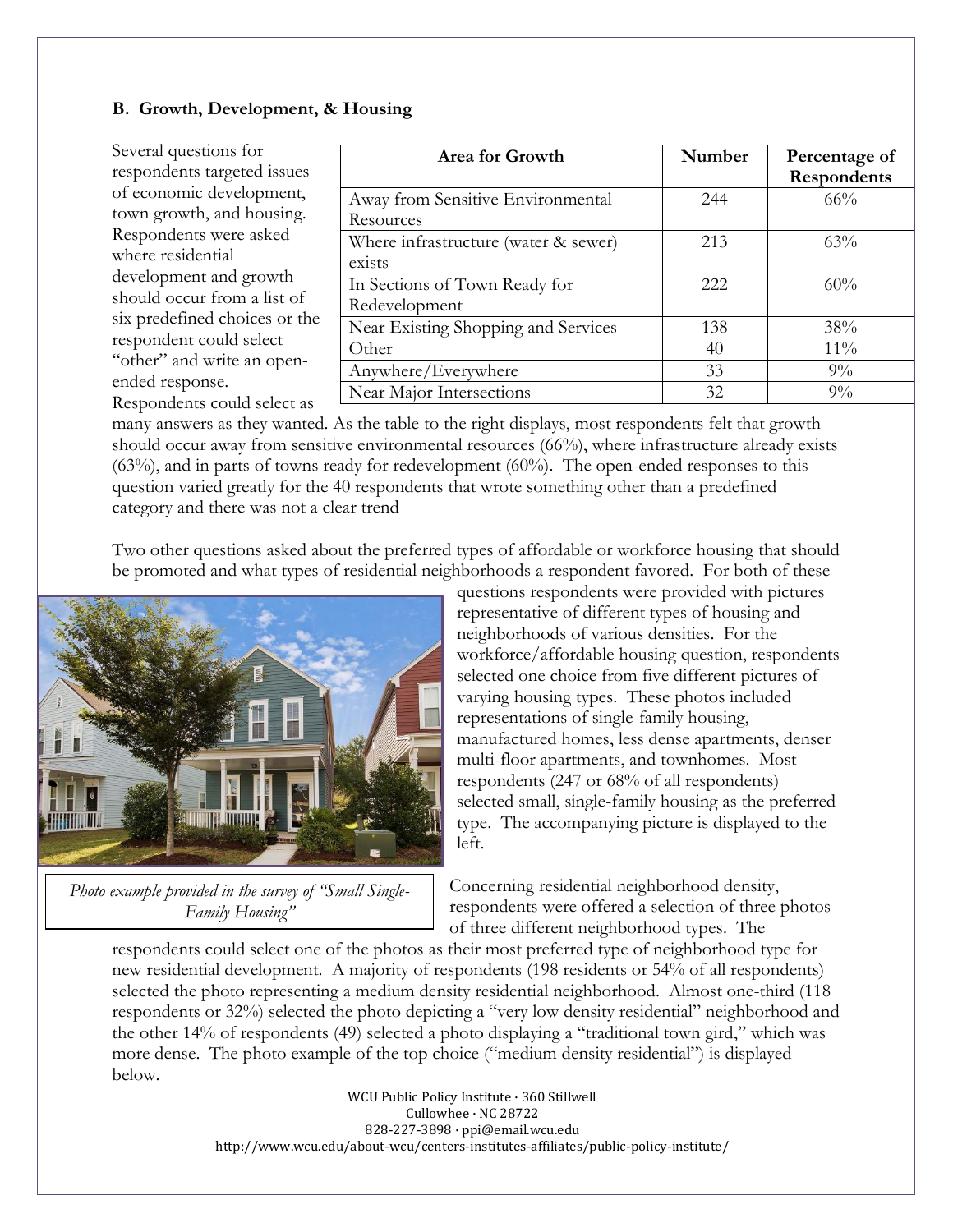

*Photo example provided in the survey of a "Medium density residential" neighborhood. Small Single-Family Housing" selected by most (54%) of survey respondents* 

#### **C. Limiting Development & Protection of Open Spaces**

Several questions also asked respondents about their opinions on protecting open spaces and limiting development. One question asked respondents whether they agreed or disagreed that sensitive natural areas should be protected from development. A majority (63%) "strongly agreed" that natural areas should be protected, while another 24% "agreed" with this statement. Eight percent indicated they were "neutral" to protecting sensitive areas and about 4% either "disagreed" or "strongly disagreed" that sensitive natural areas should be protected.

Respondents were also asked what types of areas should be protected, if any. Respondents could select up to three areas that the respondent felt should be preserved or conserved for open spaces by Waynesville. A large majority of respondents (83%) said that streams and areas important for water quality should be protected. The three other highest areas deemed in need of protection, as indicated by the table below, included areas important for habitat and biodiversity (41%), agricultural areas (39%), and scenic views 37%.

| <b>Type of Area to Protect</b>                  | <b>Number</b> | Percentage of<br><b>Respondents</b> |
|-------------------------------------------------|---------------|-------------------------------------|
| Streams and Areas Important for Water Quality   | 306           | 83%                                 |
| Lands Important for Habitat and Biodiversity    | 151           | 41%                                 |
| Farms, Orchards, and Working Agricultural Lands | 145           | 39%                                 |
| <b>Scenic Views</b>                             | 136           | 37%                                 |
| <b>Mature Forests</b>                           | 107           | 29%                                 |
| Corridors for Future Greenways and Trails       | 100           | 27%                                 |
| <b>Steep Slopes</b>                             | 79            | 21%                                 |
| Floodplain                                      | 61            | 17%                                 |

Respondents were also asked which one type of open space they most wanted to protect from development and were provide photo examples of each type of open space. There were seven predetermined types of areas that the respondents could choose from in their answer. The three most often selected open areas deemed worthy of protection included "streams/rivers" (33%),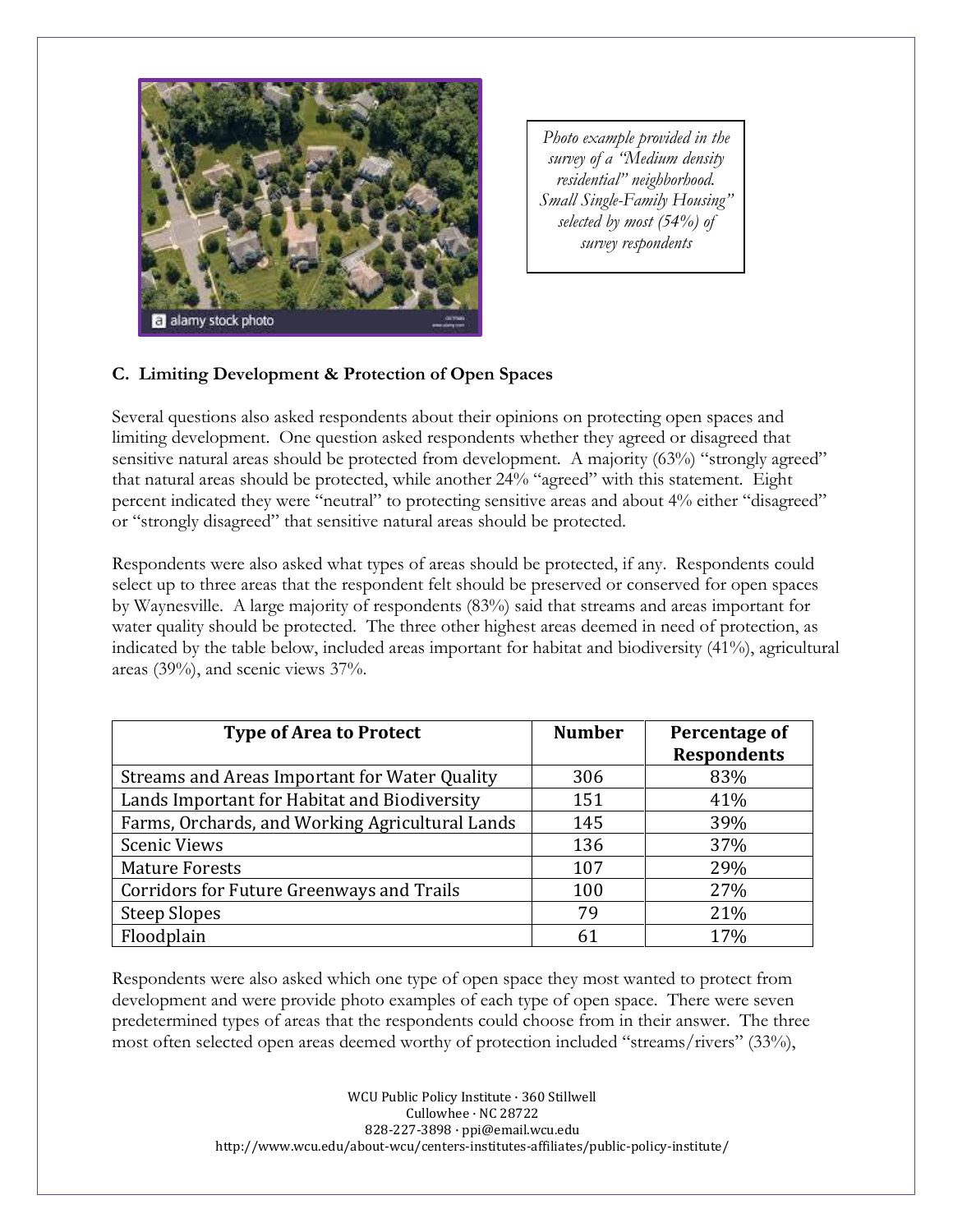"ridgeline" (27%), and "woodland" (19%). The example photos from the survey are included below:



#### **D. Infrastructure Focus**

Residents were also asked which three public services they thought should be of the highest priority. The respondents were provided a list of eight services or infrastructure items and were allowed to pick the three that they believed were of the highest priority. As the table below displays, almost

| <b>Services of the Highest Priority</b> | <b>Number</b> | Percentage of<br><b>Respondents</b> |
|-----------------------------------------|---------------|-------------------------------------|
| Parks, Greenways, Trails                | 179           | 49%                                 |
| Public Safety (Police, Fire, EMS)       | 173           | 47%                                 |
| Roads and Transportation                | 157           | 43%                                 |
| County Schools (K-12)                   | 154           | 42%                                 |
| Open Space Preservation                 | 142           | 39%                                 |
| <b>Water and Sewer</b>                  | 126           | 34%                                 |
| <b>Broadband Service</b>                | 105           | 29%                                 |
| Affordable/Subsidized Housing           | 66            | 18%                                 |

half (49%) of respondents included parks, greenways, and trails in their top three services or infrastructures of importance. Fortyseven percent of respondents indicated that public safety services were important, 43%

included roads and transportation, and 42% included county schools.